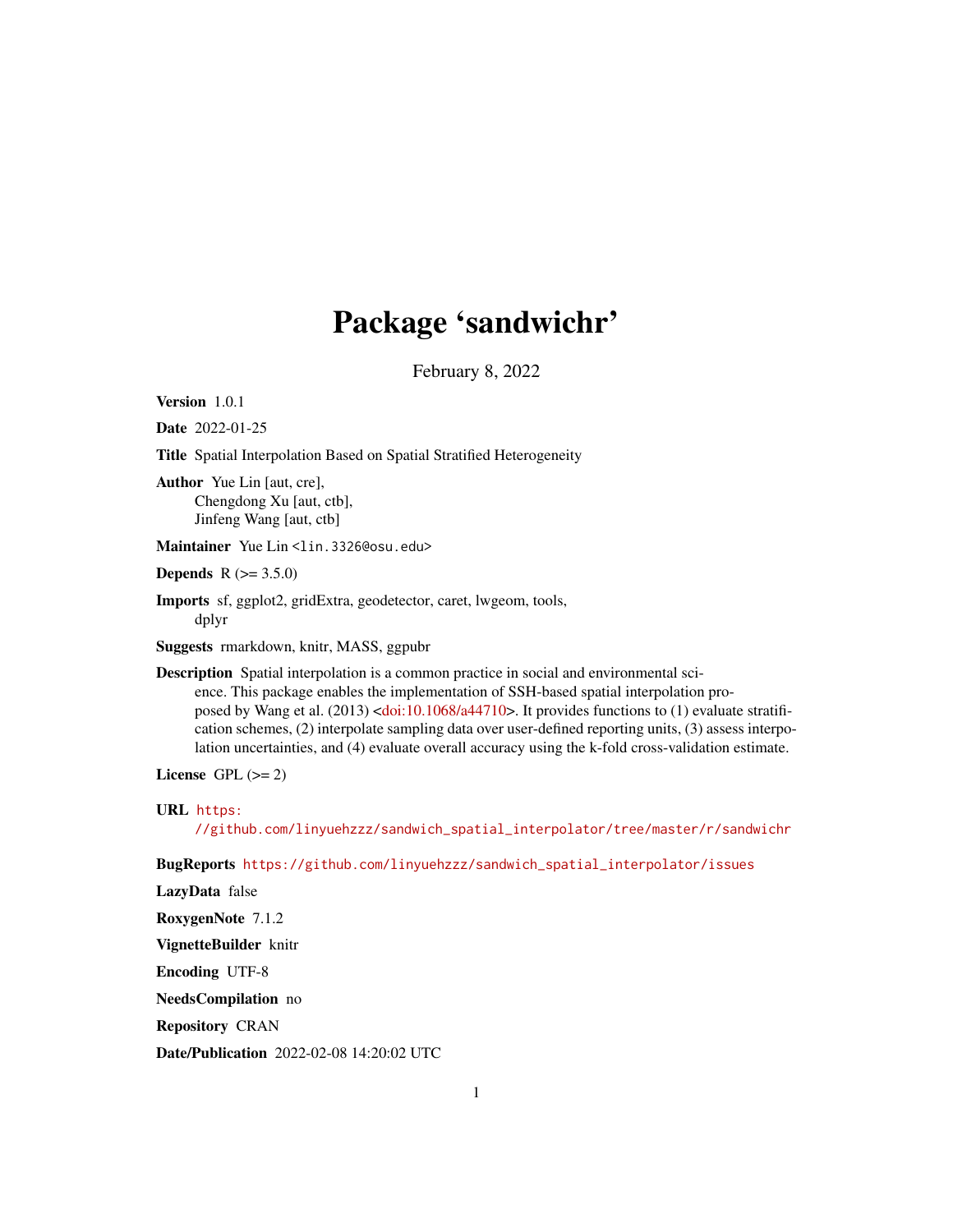## <span id="page-1-0"></span>R topics documented:

| Index |  |
|-------|--|
|       |  |
|       |  |
|       |  |
|       |  |
|       |  |
|       |  |
|       |  |
|       |  |
|       |  |
|       |  |
|       |  |
|       |  |
|       |  |

<span id="page-1-1"></span>

autoplot *Plot interpolation results*

#### Description

Plot the estimated mean, standard error, and confidence interval for each reporting unit.

## Usage

```
## S3 method for class 'sandwich.model'
autoplot(
 object,
  titles = c("Mean", "Standard Error"),
  labels = c("", ""),
 border_color = "darkgray",
 poly_fill_mean = c("white", "red"),
 poly_fill_se = c("white", "blue"),
  ...
)
## S3 method for class 'sandwich.ci'
autoplot(
 object,
 titles = c("Confidence Interval (Lower Bound)", "Confidence Interval (Upper Bound)"),
 labels = c("", ""),
 border_color = "darkgray",
 poly_fill_ci = c("white", "red"),
  ...
\mathcal{L}
```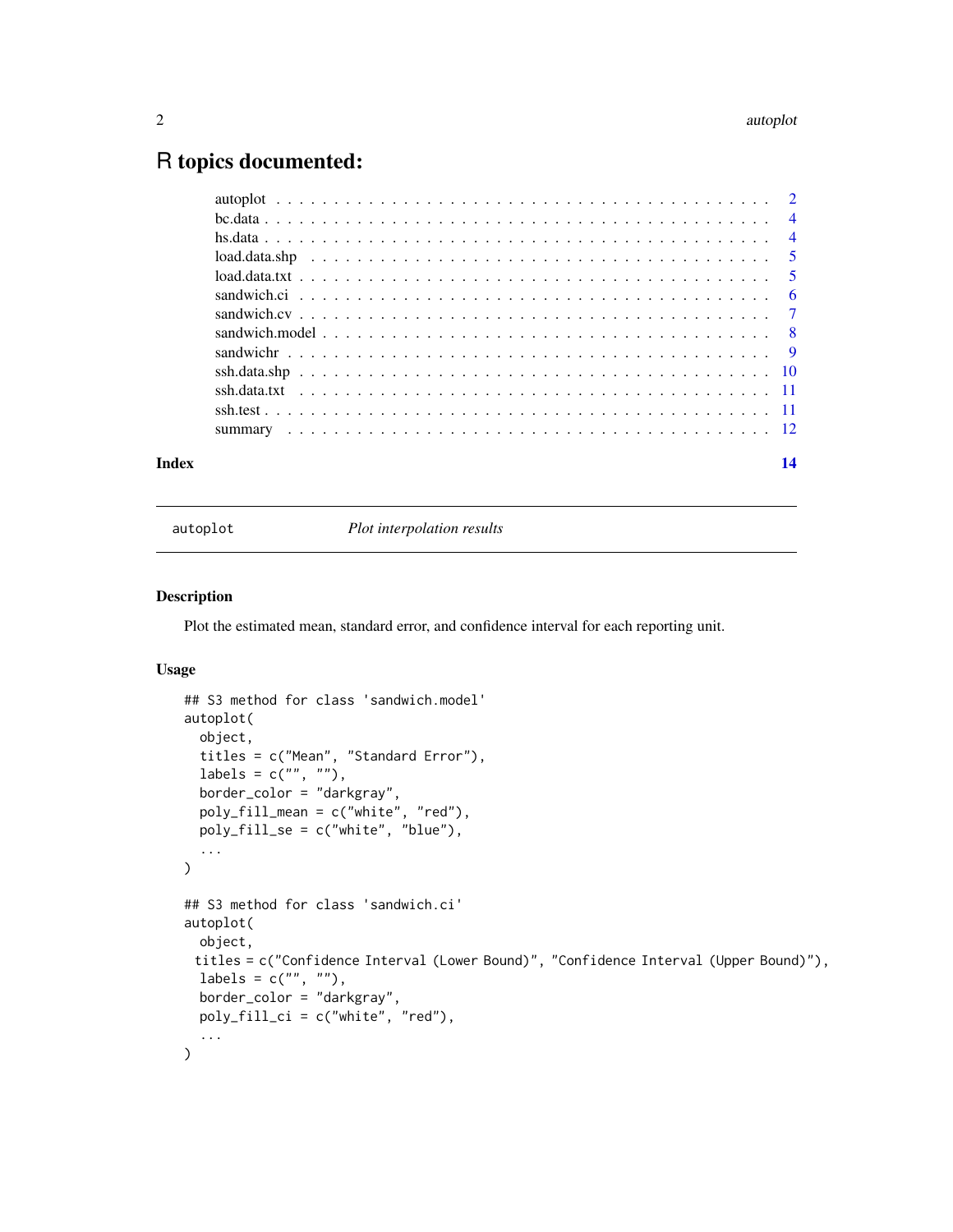#### <span id="page-2-0"></span>autoplot 3

## Arguments

| object       | A sandwich.ci object generated by sandwich.ci, or a sandwich.model object<br>generated by sandwich.model. |
|--------------|-----------------------------------------------------------------------------------------------------------|
| titles       | A list of texts for the titles.                                                                           |
| labels       | A list of texts for the legend labels.                                                                    |
| border_color | Color for outlines of the polygons.                                                                       |
|              | poly_fill_mean A list of colors for low and high ends of the gradient in the mapping of means.            |
| poly_fill_se | A list of colors for low and high ends of the gradient in the mapping of standard<br>errors.              |
| $\ddots$     | Ignored.                                                                                                  |
| poly_fill_ci | A list of colors for low and high ends of the gradient in the mapping of confi-<br>dence intervals.       |

## Value

A list of ggplot objects.

## References

Wang, J. F., Haining, R., Liu, T. J., Li, L. F., & Jiang, C. S. (2013). Sandwich estimation for multi-unit reporting on a stratified heterogeneous surface. *Environment and Planning A*, 45(10), 2515-2534.

## See Also

[sandwich.model](#page-7-1), [sandwich.ci](#page-5-1)

## Examples

```
library(ggplot2)
data(hs.data)
hs.sw <- sandwich.model(object=hs.data, sampling.attr="Population", type="shp")
ggplot2::autoplot(object=hs.sw)
```

```
hs.sw.ci <- sandwich.ci(object=hs.sw, level=.95)
ggplot2::autoplot(object=hs.sw.ci)
```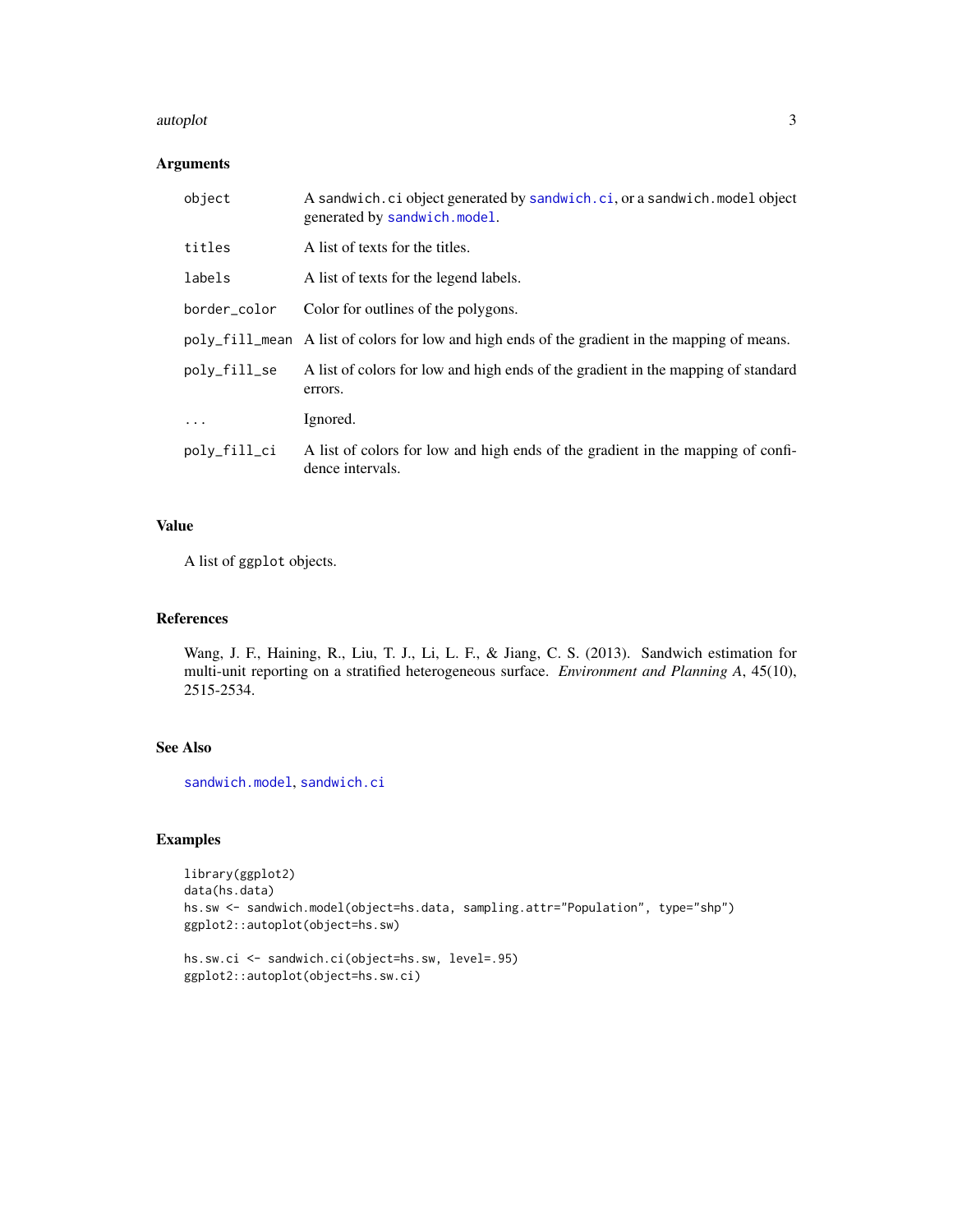<span id="page-3-0"></span>

#### Description

The bc.data dataset consists of two data frames:

- bc.data[[1]]: Breast cancer incidence at 242 sampling units in mainland China, where the SSH stratum (SSHID) and reporting unit (GBCODE) that each sample falls into are specified. The sampling attribute is Incidence.
- bc.data[[2]]: The county-level administrative divisions in mainland China (GBCODE), where the weights of each intersecting stratum (W1 and W2) are specified.

#### Examples

data(bc.data)

hs.data *Heshun human population*

#### Description

The hs.data dataset consists of three sf objects:

- hs.data[[1]]: Human population of 167 sampling villages within the Heshun region, China, which serves as the sampling layer. The sampling attribute is Population.
- hs.data[[2]]: A zonation map with 5 strata that serves as a candidate SSH layer.
- hs.data[[3]]: The administrative division of 10 townships in Heshun county that served as the reporting layer.

#### References

Li, L., Wang, J., & Wu, J. (2012). A spatial model to predict the incidence of neural tube defects. *BMC Public Health*, 12(1), 951.

#### Examples

data(hs.data)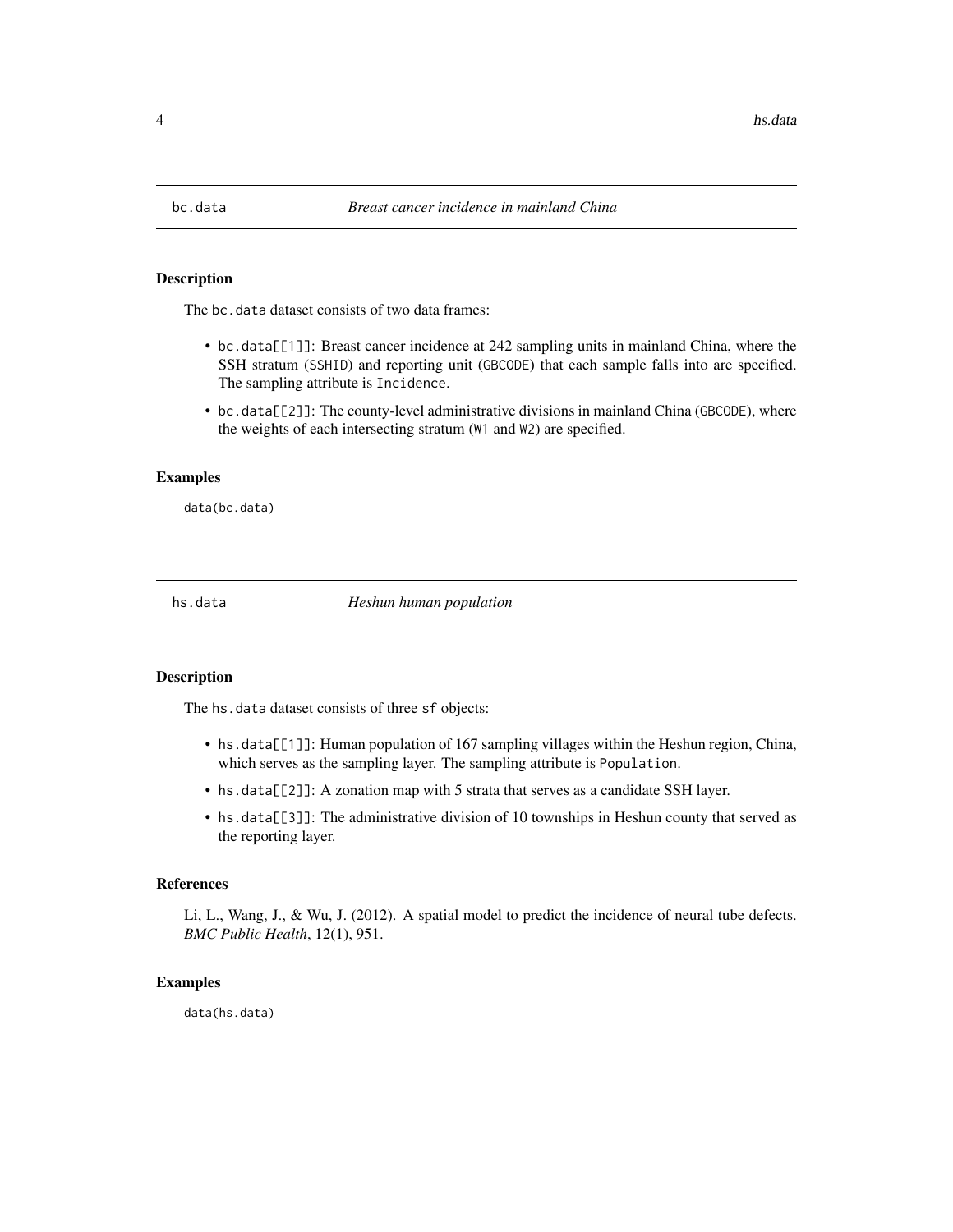<span id="page-4-1"></span><span id="page-4-0"></span>load.data.shp *Load shapefiles into* sf*s*

## Description

Convert shapefiles into a list of sf objects.

#### Usage

load.data.shp(sampling.file, ssh.file, reporting.file)

### Arguments

|          | sampling file Path to the sampling layer. The sampling layer should be a point sf object that<br>contains an attribute to be interpolated. |
|----------|--------------------------------------------------------------------------------------------------------------------------------------------|
| ssh.file | Path to the SSH layer. The SSH layer should be a polygon sf object.                                                                        |
|          | reporting. file Path to the reporting layer. The reporting layer should be a polygon sf object.                                            |

## Value

A list of sf objects.

## Examples

```
hs.sampling.name <- system.file("extdata", "hs.sampling.shapefile.shp",
                                package="sandwichr")
hs.ssh.name <- system.file("extdata", "hs.ssh.shapefile.shp",
                           package="sandwichr")
hs.reporting.name <- system.file("extdata", "hs.reporting.shapefile.shp",
                                 package="sandwichr")
hs.data <- load.data.shp(sampling.file=hs.sampling.name,
                         ssh.file=hs.ssh.name,
                         reporting.file=hs.reporting.name)
```
<span id="page-4-2"></span>load.data.txt *Load text files into data frames*

#### Description

Convert text files into a list of data frames.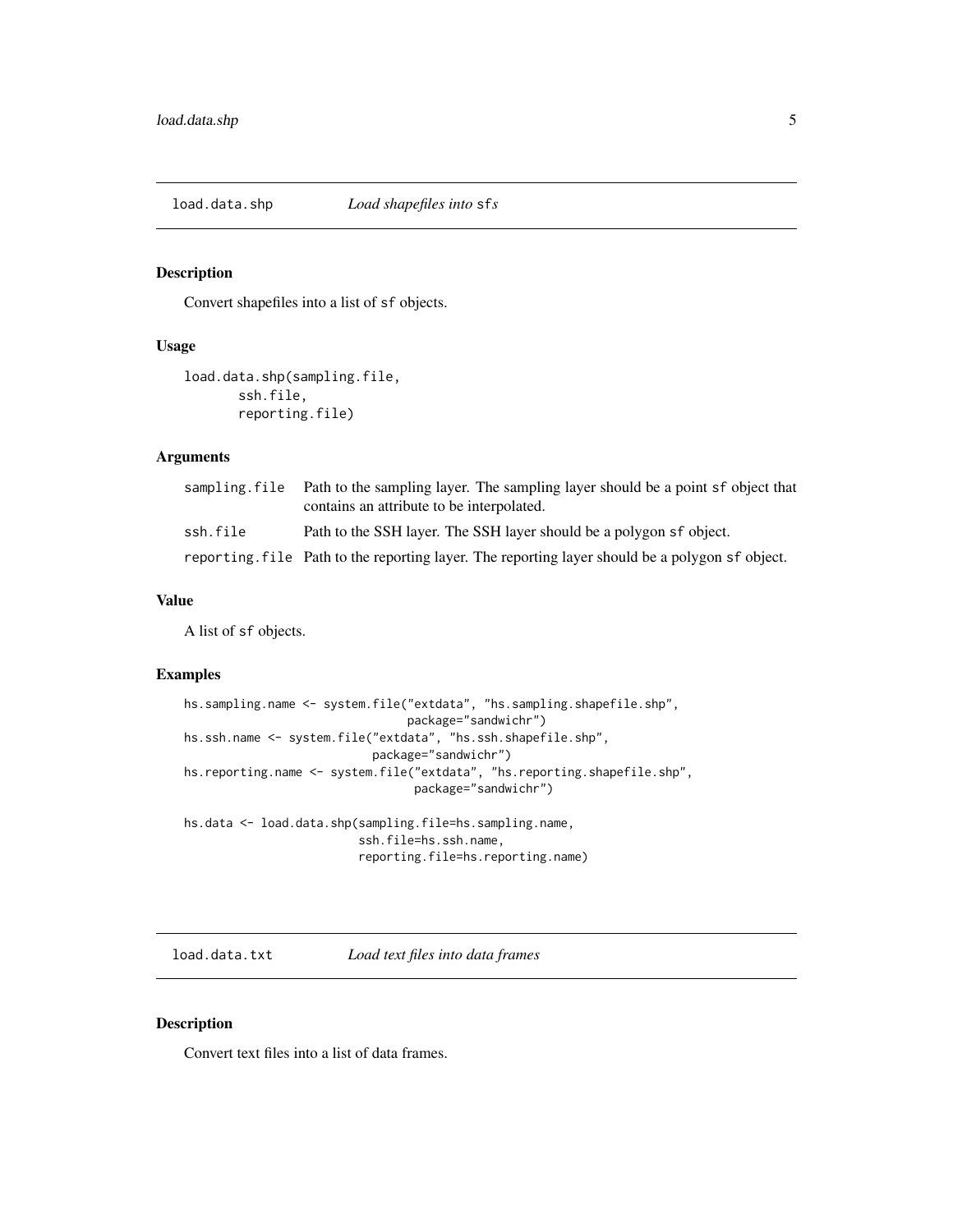#### <span id="page-5-0"></span>Usage

```
load.data.txt(sampling_ssh.file,
       reporting_ssh.file)
```
## Arguments

```
sampling_ssh.file
```
Path to the file linking sampling and SSH layers. Each row denotes a sampling unit. At least two columns need to be included in this file: value of the sampling attribute and the stratum each sampling unit falling into.

reporting\_ssh.file

Path to the file linking reporting and SSH layers. Each row denotes a reporting unit. The weights of each stratum should be specified in the columns.

## Value

A list of data frames.

## Examples

```
bc.sampling_ssh.name <- system.file("extdata", "bc_sampling_ssh.csv",
                                    package="sandwichr")
bc.reporting_ssh.name <- system.file("extdata", "bc_reporting_ssh.csv",
                                     package="sandwichr")
bc.data <- load.data.txt(sampling_ssh.file=bc.sampling_ssh.name,
```
reporting\_ssh.file=bc.reporting\_ssh.name)

<span id="page-5-1"></span>sandwich.ci *Calculate confidence interval for the mean*

#### Description

Calculate the confidence interval for the mean of each reporting unit.

#### Usage

```
sandwich.ci(object,
       level=.95)
```
#### Arguments

| object | A sandwich.model object generated by sandwich.model.       |
|--------|------------------------------------------------------------|
| level  | The confidence level required. By default, $level = .95$ . |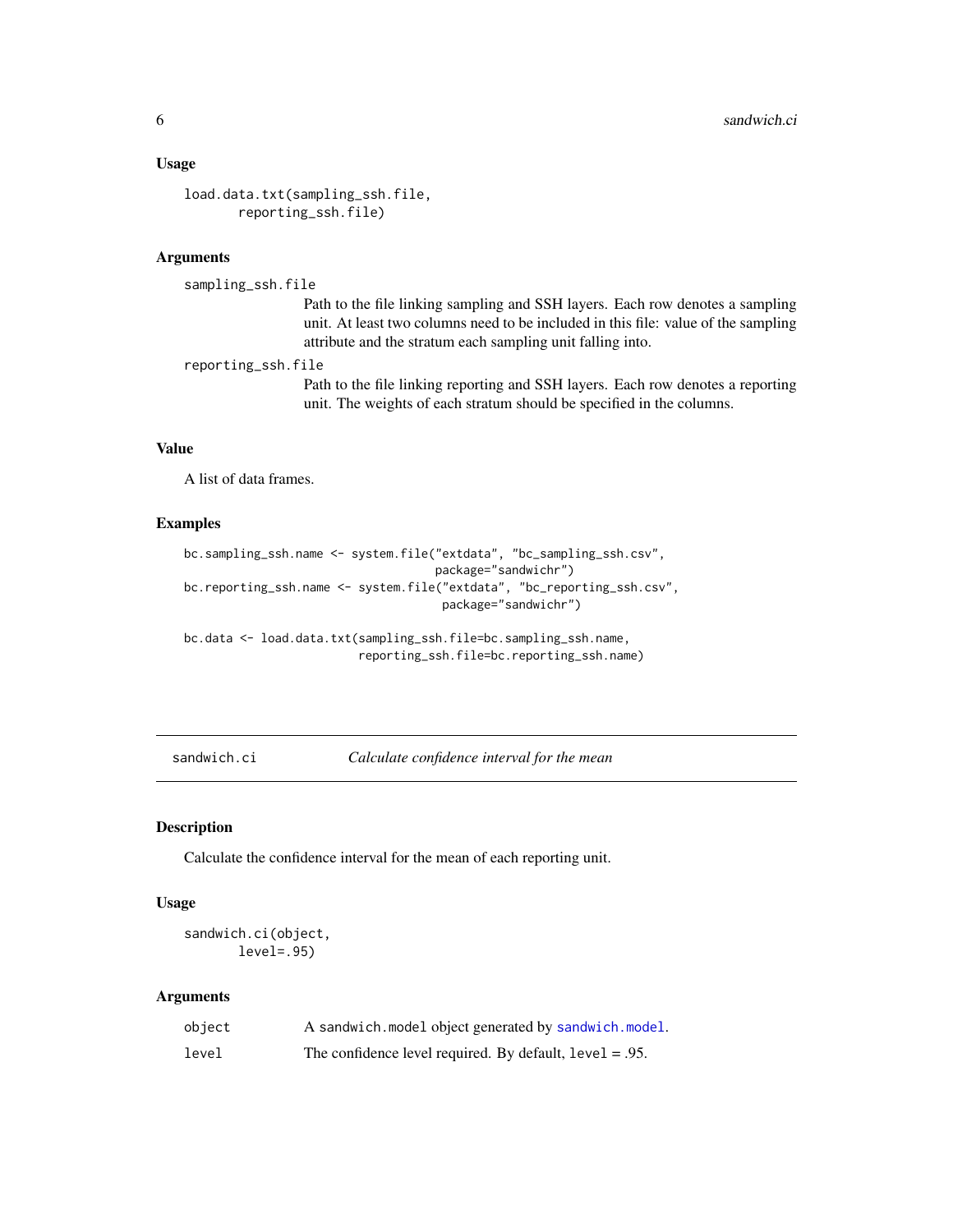## <span id="page-6-0"></span>sandwich.cv 7

## Value

A sandwich.ci object that contains the lower and upper bounds of confidence intervals.

#### See Also

[autoplot](#page-1-1), [sandwich.model](#page-7-1)

## Examples

```
data(hs.data)
hs.sw <- sandwich.model(object=hs.data, sampling.attr="Population", type="shp")
hs.sw.ci <- sandwich.ci(object=hs.sw, level=.95)
```
## sandwich.cv *Perform* k*-fold cross validation*

#### Description

Perform *k*-fold cross validation to evaluate the overall model accuracy and output the average root mean square error (RMSE).

#### Usage

```
sandwich.cv(object,
       sampling.attr,
       k=10,
       type="shp",
       ssh.id.col=NULL,
       reporting.id.col=NULL,
       ssh.weights=NULL)
```
## Arguments

| object        | When type="shp", object is a list of three sf objects generated by load. data. shp,<br>including a point sf object used as the sampling layer, a polygon sf object<br>used as the SSH layer, and a polygon sf object used as the SSH layer. When<br>type="txt", object is a list of two data frames generated by load.data.txt,<br>including a file linking sampling and SSH layers and a file linking reporting and<br>SSH layers. |
|---------------|-------------------------------------------------------------------------------------------------------------------------------------------------------------------------------------------------------------------------------------------------------------------------------------------------------------------------------------------------------------------------------------------------------------------------------------|
| sampling.attr | Text for the name of the attribute to be interpolated in the sampling layer.                                                                                                                                                                                                                                                                                                                                                        |
| k             | Number of folds $(k > 1)$ . By default, $k = 10$ .                                                                                                                                                                                                                                                                                                                                                                                  |
| type          | Text for the type of input data. type="shp" denotes shapefiles, and type="txt"<br>denotes text files. By default, type="shp".                                                                                                                                                                                                                                                                                                       |
| ssh.id.col    | Text for the column that specifies which stratum each sampling unit falls into<br>(see load.data.txt). Set to NULL when type="shp".                                                                                                                                                                                                                                                                                                 |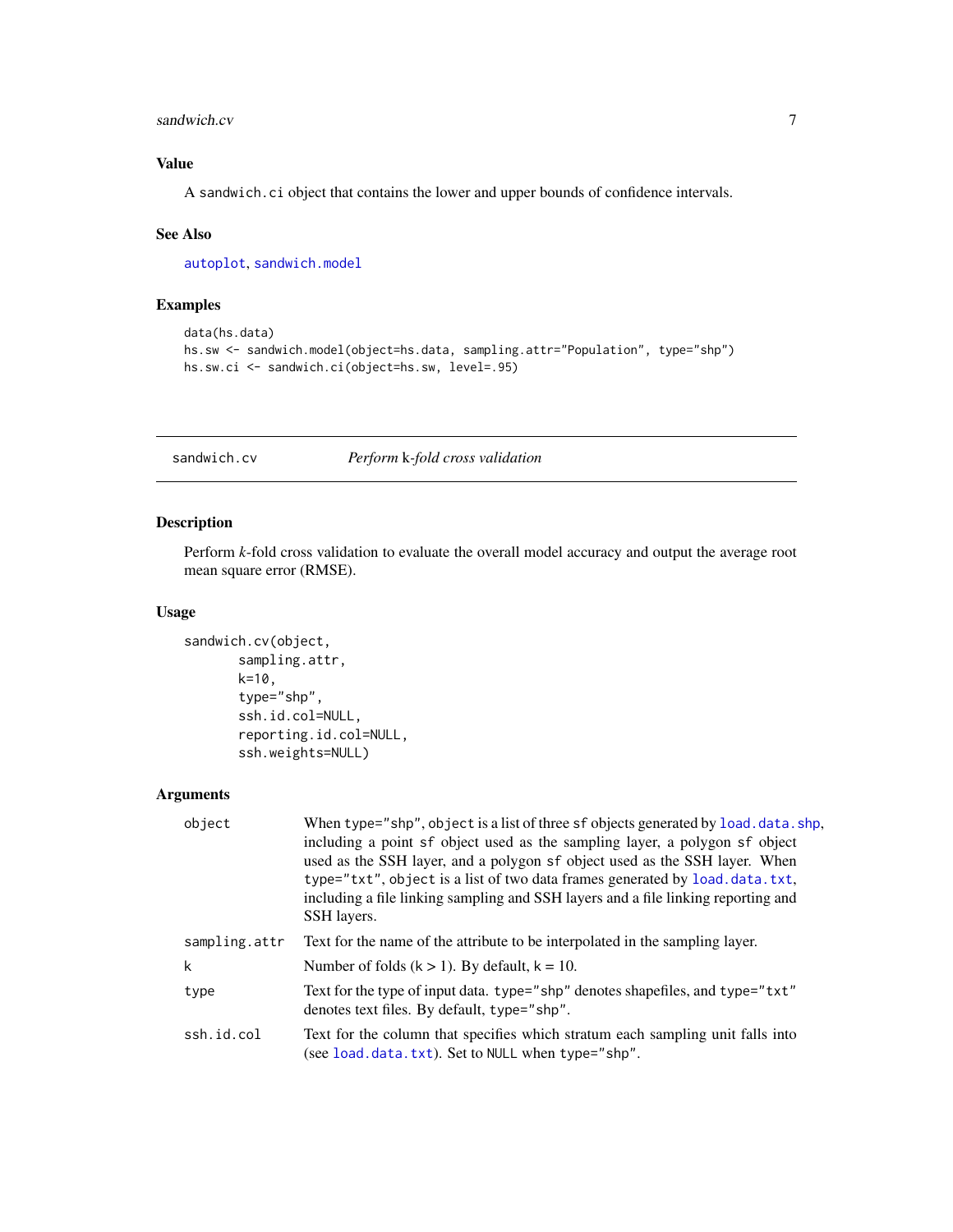<span id="page-7-0"></span>

| reporting.id.col |                                                                                                                                            |
|------------------|--------------------------------------------------------------------------------------------------------------------------------------------|
|                  | Text for the column that specifies which reporting unit each sampling unit falls<br>into (see load.data.txt). Set to NULL when type="shp". |
| ssh.weights      | A list that specifies the strata in the SSH layer and their corresponding columns<br>of weights in reporting_ssh.file (see load.data.txt). |

## Value

A value of the *k*-fold cross validation estimate.

#### See Also

[load.data.shp](#page-4-1), [load.data.txt](#page-4-2)

<span id="page-7-1"></span>sandwich.model *Perform Sandwich model-based mapping*

## Description

Estimate the mean and standard error for each reporting unit using SSH-based spatial interpolation.

## Usage

```
sandwich.model(object,
      sampling.attr,
       type="shp",
       ssh.id.col=NULL,
      ssh.weights=NULL)
```
## Arguments

| object        | When type="shp", object is a list of three sf objects generated by load. data. shp,<br>including a point sf object used as the sampling layer, a polygon sf object<br>used as the SSH layer, and a polygon sf object used as the SSH layer. When<br>type="txt", object is a list of two data frames generated by load.data.txt,<br>including a file linking sampling and SSH layers and a file linking reporting and<br>SSH layers. |
|---------------|-------------------------------------------------------------------------------------------------------------------------------------------------------------------------------------------------------------------------------------------------------------------------------------------------------------------------------------------------------------------------------------------------------------------------------------|
| sampling.attr | Text for the name of the attribute to be interpolated in the sampling layer.                                                                                                                                                                                                                                                                                                                                                        |
| type          | Text for the type of input data. type="shp" denotes shapefiles, and type="txt"<br>denotes text files. By default, type="shp".                                                                                                                                                                                                                                                                                                       |
| ssh.id.col    | Text for the column that specifies which stratum each sampling unit falls into<br>(see load.data.txt). Set to NULL when type="shp".                                                                                                                                                                                                                                                                                                 |
| ssh.weights   | A list that specifies the strata in the SSH layer and their corresponding columns<br>of weights in reporting_ssh.file (see load.data.txt).                                                                                                                                                                                                                                                                                          |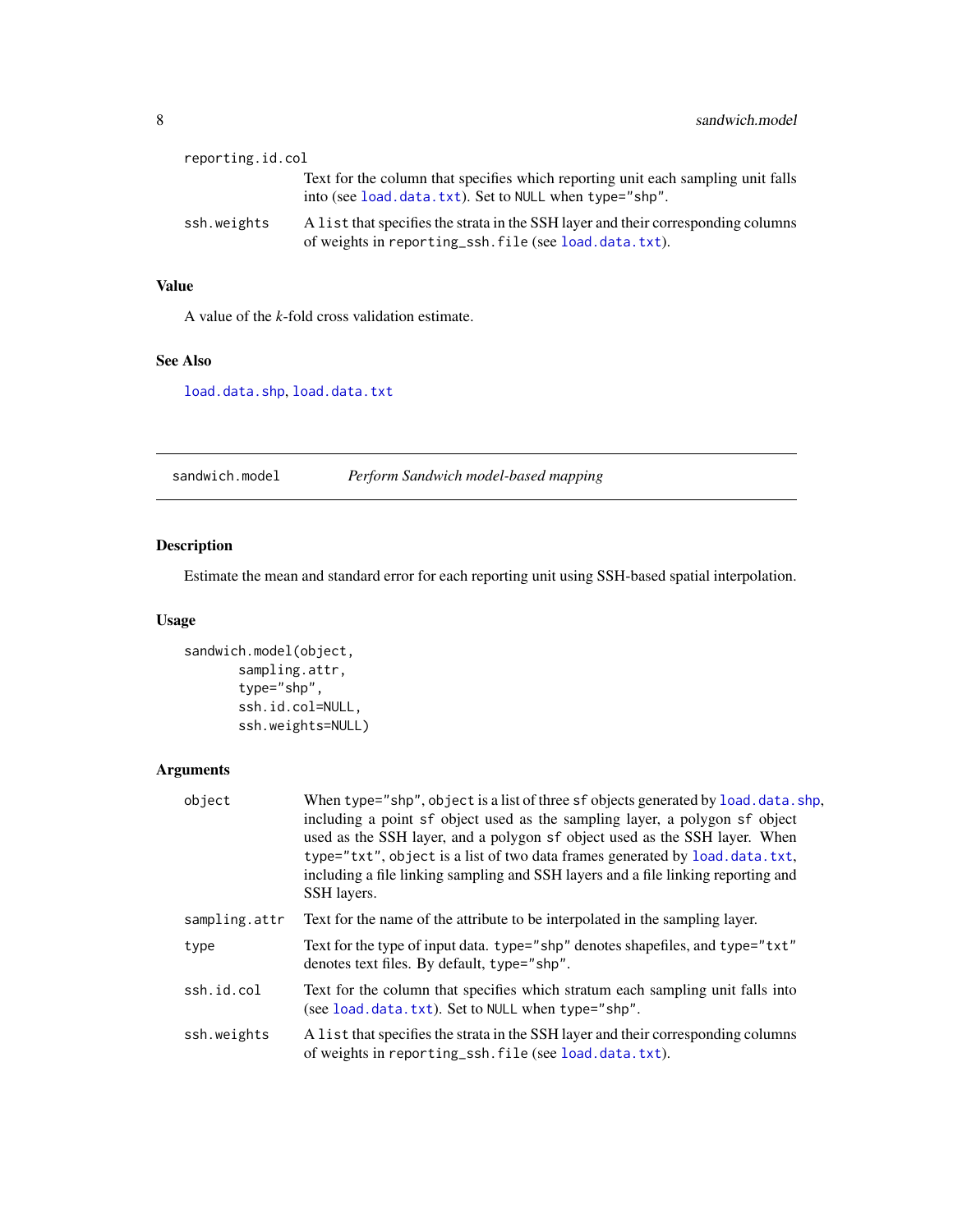#### <span id="page-8-0"></span>sandwichr 90 and 200 and 200 and 200 and 200 and 200 and 200 and 200 and 200 and 200 and 200 and 200 and 200 and 200 and 200 and 200 and 200 and 200 and 200 and 200 and 200 and 200 and 200 and 200 and 200 and 200 and 200 a

## Value

A sandwich.ci object that contains the estimated mean and standard deviation for each reporting unit.

#### References

Wang, J. F., Haining, R., Liu, T. J., Li, L. F., & Jiang, C. S. (2013). Sandwich estimation for multi-unit reporting on a stratified heterogeneous surface. *Environment and Planning A*, 45(10), 2515-2534.

#### See Also

[load.data.shp](#page-4-1), [load.data.txt](#page-4-2)

#### Examples

```
data(hs.data)
hs.sw <- sandwich.model(object=hs.data, sampling.attr="Population", type="shp")
```

| sandwichr |  |  |
|-----------|--|--|
|           |  |  |

sandwichr: Spatial Interpolation Based on Spatial Stratified Hetero*geneity*

#### Description

The package sandwichr provides tools to interpolate a spatially stratified heterogeneous population with high accuracy, even when its spatial autocorrelation is weak. These tools allow the calculation of critical summarized statistics such as geodetector *q*. They also enable the visualization of the interpolated surface as well as the standard error and confidence interval maps.

#### Author(s)

Yue Lin, Chengdong Xu, and Jinfeng Wang

#### References

Wang, J. F., Haining, R., Liu, T. J., Li, L. F., & Jiang, C. S. (2013). Sandwich estimation for multi-unit reporting on a stratified heterogeneous surface. *Environment and Planning A*, 45(10), 2515-2534.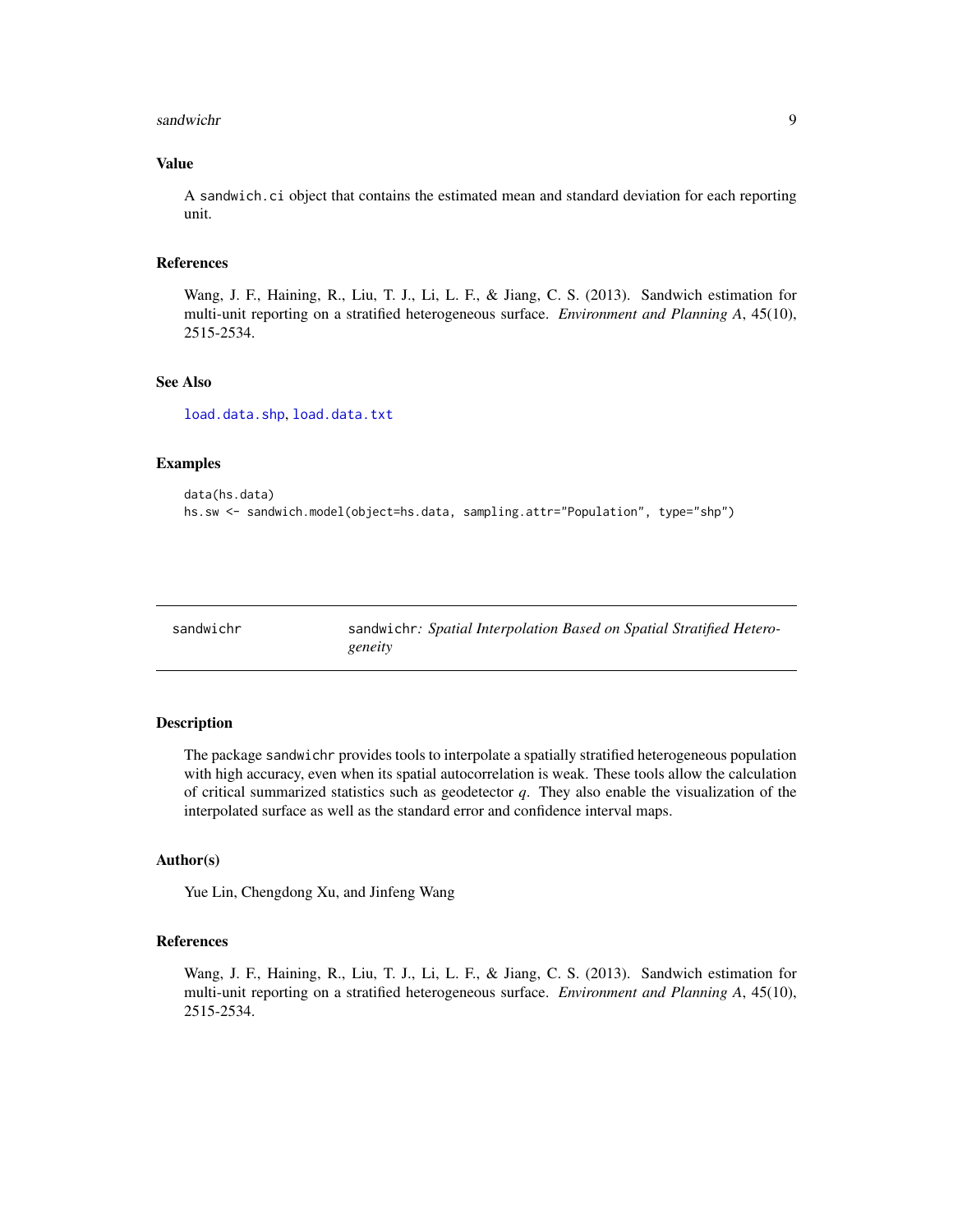<span id="page-9-1"></span><span id="page-9-0"></span>

## Description

Join a candidate SSH layer to an existing layer for the geographical detector model.

## Usage

```
ssh.data.shp(object,
       ssh.lyr,
       ssh.id,
       ssh.name=NULL)
```
## Arguments

| object   | A point sf object to be joint. Its geometry should be consistent with the sam-<br>pling layer, but it may have additional attributes from the SSH layer(s). |  |
|----------|-------------------------------------------------------------------------------------------------------------------------------------------------------------|--|
| ssh.lvr  | A polygon sf object used as the candidate SSH layer. Its stratum ID will be<br>linked to object.                                                            |  |
| ssh.id   | Text for the field name of stratum ID in the SSH layer.                                                                                                     |  |
| ssh.name | Text for the new field name assigned to the stratum ID in the output object. If<br>NULL, the attribute name will be the same as that in the old SSH layer.  |  |

## Value

An sf object with the sampling units and the Strata they fall into.

## Examples

```
library(sf)
library(tools)
data(hs.data)
hs.ssh2.name <- system.file("extdata", "hs.ssh2.shapefile.shp",
                            package="sandwichr")
hs.ssh2 <- read_sf(dsn=dirname(hs.ssh2.name),
                  layer=file_path_sans_ext(basename(hs.ssh2.name)))
hs.join <- ssh.data.shp(object=hs.data[[1]], ssh.lyr=hs.data[[2]], ssh.id="STR_1")
hs.join <- ssh.data.shp(object=hs.join, ssh.lyr=hs.ssh2, ssh.id="STR_2")
```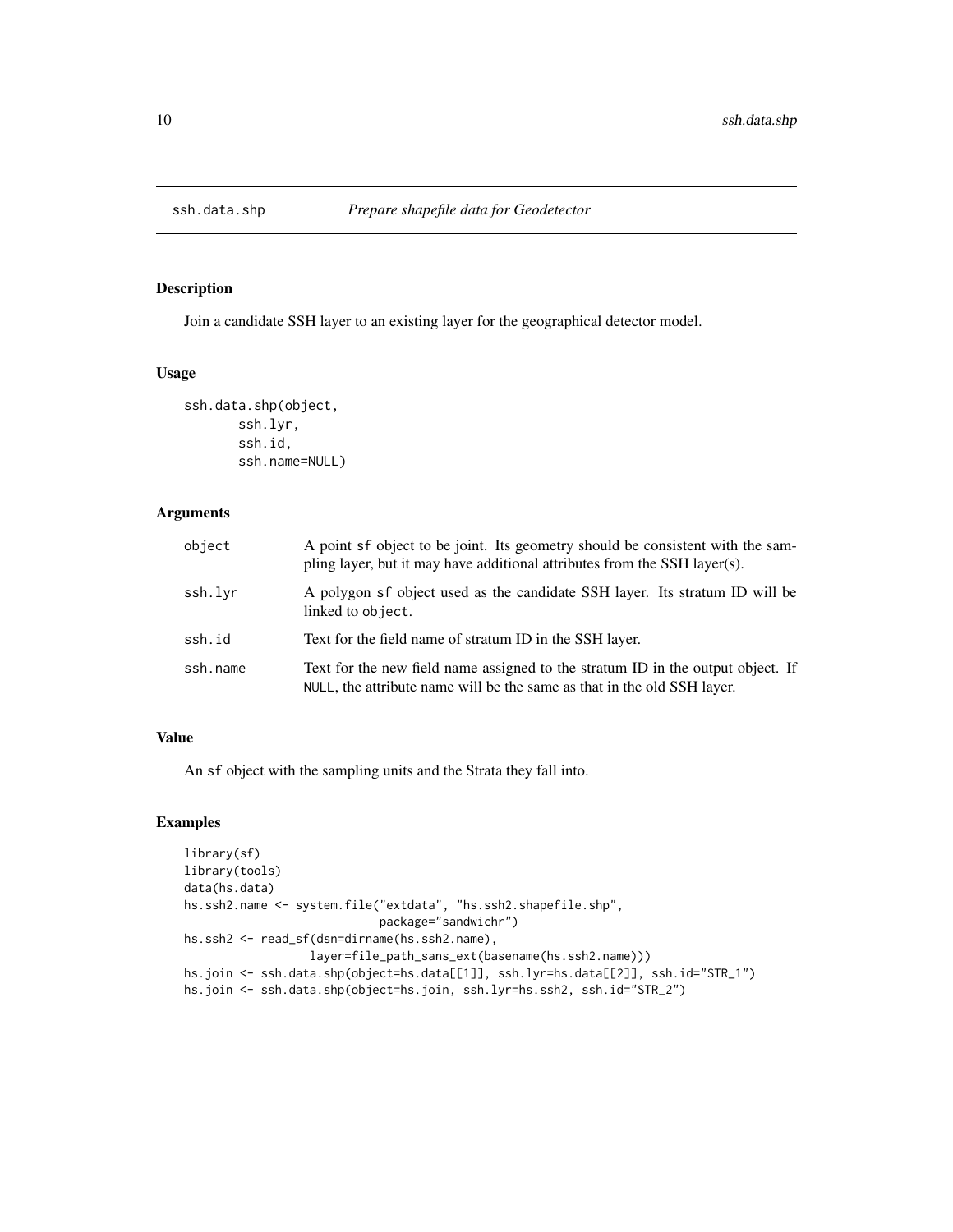<span id="page-10-1"></span><span id="page-10-0"></span>

## Description

Prepare the input from text files for the geographical detector model.

## Usage

```
ssh.data.txt(object)
```
## Arguments

| object | A list of two data frames generated by load. data. txt, including a file linking |
|--------|----------------------------------------------------------------------------------|
|        | sampling and SSH layers linking reporting and SSH layers and a file.             |

## Value

A list of two data frames.

## Examples

data(bc.data) bc.join <- ssh.data.txt(object=bc.data)

ssh.test *Evaluate stratification*

## Description

Calculate the factor detector *q*-statistic and the interaction detector in the geographical detector model described by Wang et al. (2010). The *q*-statistic measures the SSH of the sampling attribute in terms of a given stratification, which can be used for the selection of an SSH layer for Sandwich model-based mapping. The interactive effects indicate whether a combination of two stratifications enhances the SSH of the sampling attribute.

## Usage

```
ssh.test(object,
       y,
       x,
       test="factor",
       type="shp")
```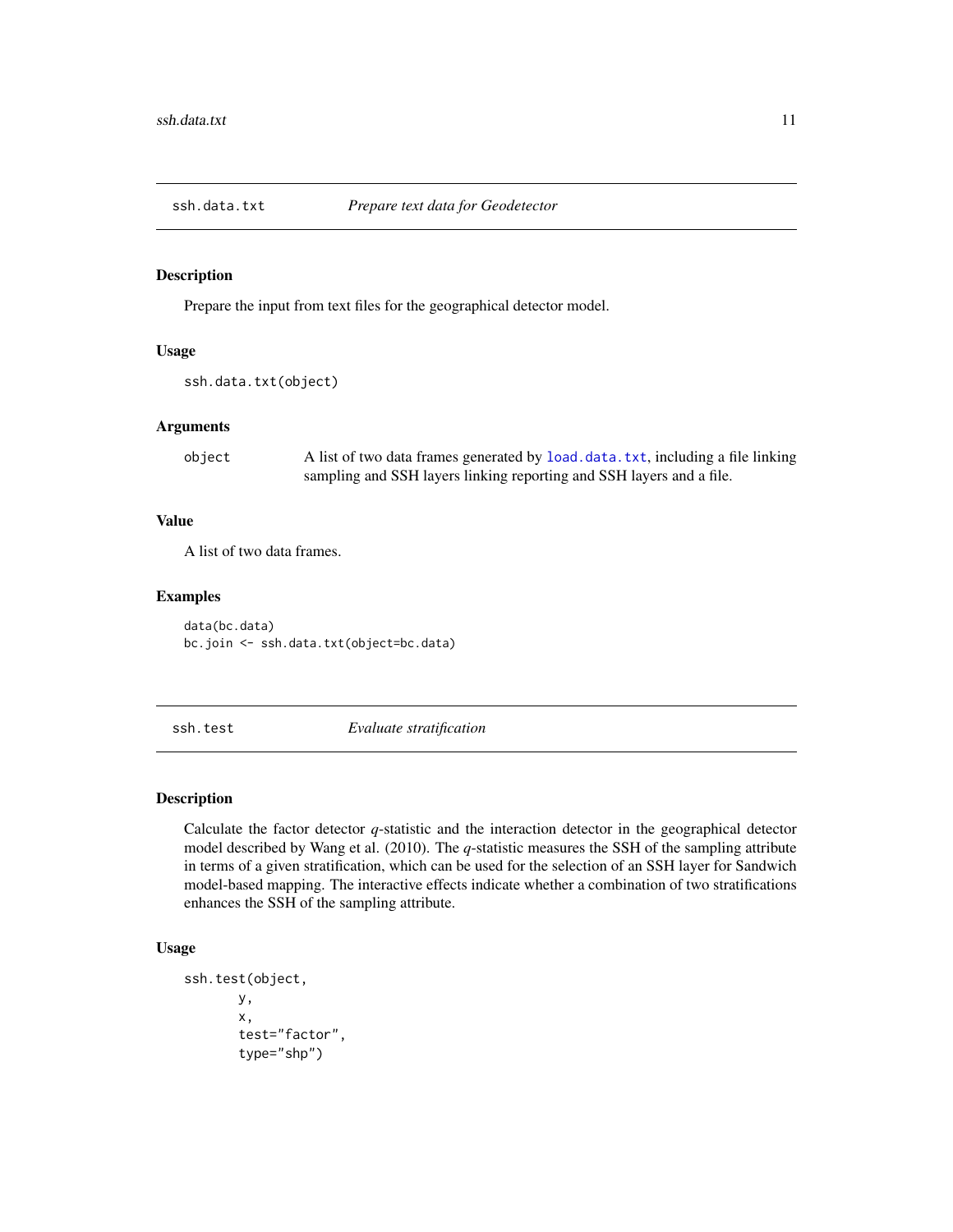#### <span id="page-11-0"></span>**Arguments**

| object       | An object generated by ssh. data. shp or ssh. data. txt.                                                                                                     |
|--------------|--------------------------------------------------------------------------------------------------------------------------------------------------------------|
| <b>Y</b>     | Text for the name of the explained variable (sampling attribute) in object.                                                                                  |
| $\mathsf{x}$ | Text for the name(s) of the explanatory variable(s) (stratification(s)) in object.                                                                           |
| test         | Text for the type of test. test="factor" denotes the factor detector, and test="interaction"<br>denotes the interaction detector. By default, test="factor". |
| type         | Text for the type of input data. type="shp" denotes shapefiles, and type="txt"<br>denotes text files. By default, type="shp".                                |

#### Value

A value of the *q*-statistic or the combined *q*-statistic.

#### References

Wang, J. F., Li, X. H., Christakos, G., Liao, Y. L., Zhang, T., Gu, X., & Zheng, X. Y. (2010). Geographical detectors-based health risk assessment and its application in the neural tube defects study of the Heshun Region, China. *International Journal of Geographical Information Science*, 24(1), 107-127.

## See Also

[ssh.data.shp](#page-9-1), [ssh.data.txt](#page-10-1)

## Examples

```
library(sf)
library(tools)
data(hs.data)
hs.ssh2.name <- system.file("extdata", "hs.ssh2.shapefile.shp",
                            package="sandwichr")
hs.ssh2 <- read_sf(dsn=dirname(hs.ssh2.name),
                  layer=file_path_sans_ext(basename(hs.ssh2.name)))
hs.join <- ssh.data.shp(object=hs.data[[1]], ssh.lyr=hs.data[[2]], ssh.id="STR_1")
hs.join <- ssh.data.shp(object=hs.join, ssh.lyr=hs.ssh2, ssh.id="STR_2")
ssh.test(object=hs.join, y="Population", x=c("STR_1", "STR_2"), test="factor")
```
summary *Summarize interpolation results*

### Description

Summarize the estimated mean, standard error, and confidence interval.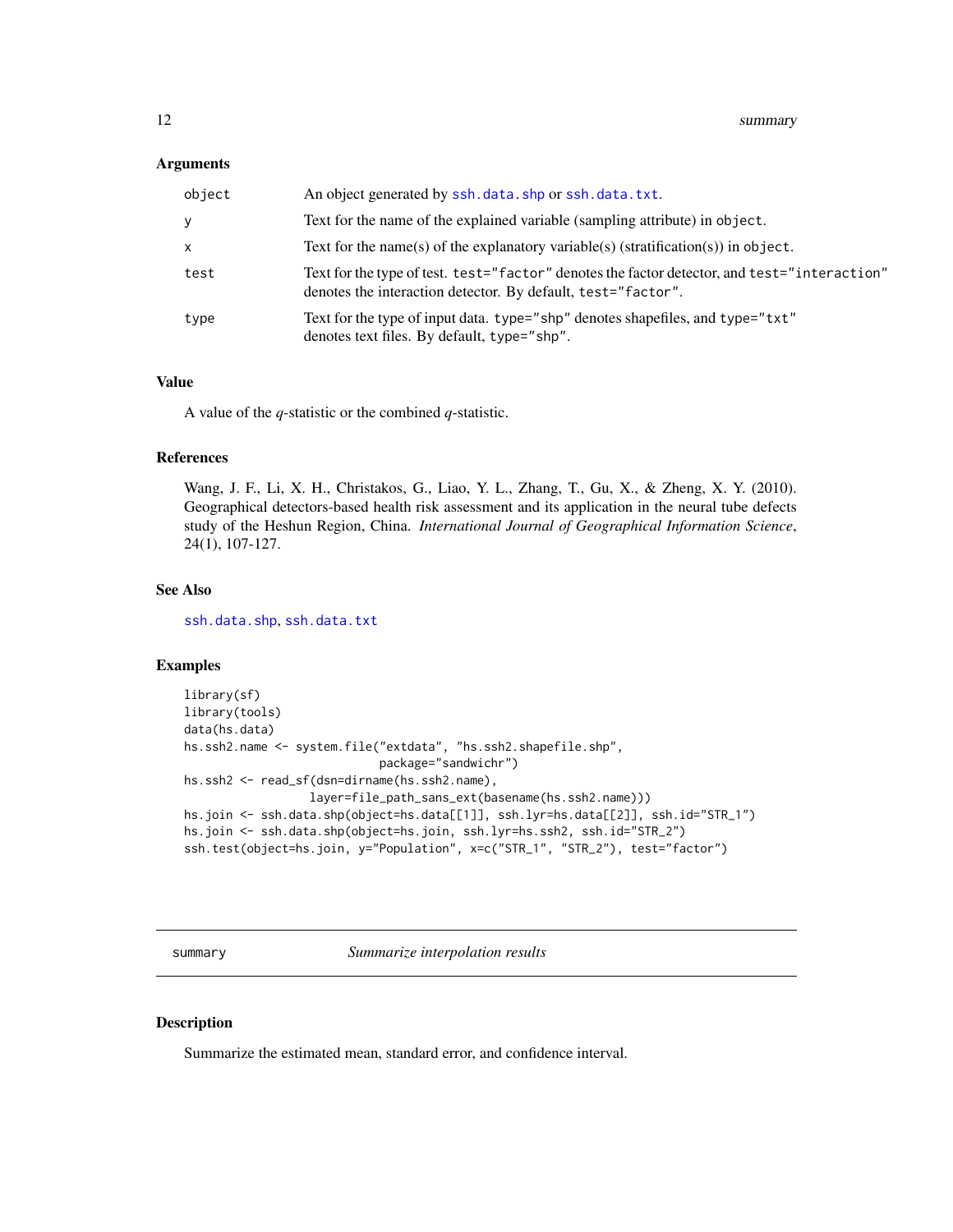#### <span id="page-12-0"></span>summary the contract of the contract of the contract of the contract of the contract of the contract of the contract of the contract of the contract of the contract of the contract of the contract of the contract of the co

## Usage

```
## S3 method for class 'sandwich.model'
summary(object, ...)
## S3 method for class 'sandwich.ci'
summary(object, ...)
```
## Arguments

| object                  | A sandwich. ci object generated by sandwich. ci, or a sandwich. model object |
|-------------------------|------------------------------------------------------------------------------|
|                         | generated by sandwich.model.                                                 |
| $\cdot$ $\cdot$ $\cdot$ | Ignored.                                                                     |

## Value

Summarized statistics for the estimated mean, standard error, and confidence interval.

## See Also

[sandwich.model](#page-7-1), [sandwich.ci](#page-5-1)

#### Examples

```
data(hs.data)
hs.sw <- sandwich.model(object=hs.data, sampling.attr="Population", type="shp")
summary(object=hs.sw)
```

```
hs.sw.ci <- sandwich.ci(object=hs.sw, level=.95)
summary(object=hs.sw.ci)
```